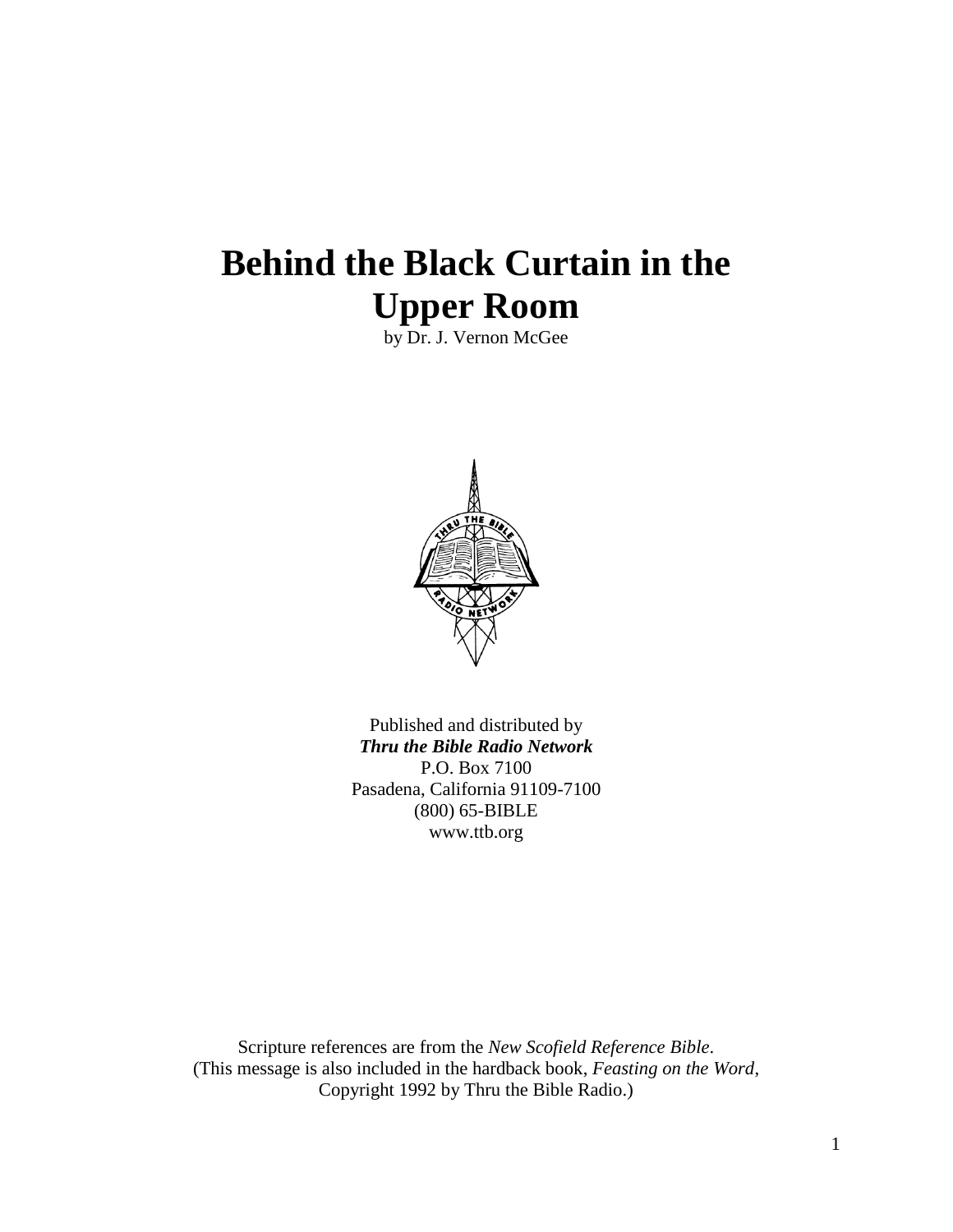In the Upper Room our Lord began immediately to deal with those who were His own in a way He had never dealt with them or anyone else before. He began to talk about things He had never before talked about. He was attempting to lift their thinking to a high plane – because these men were frightened.

They knew something tremendous was in the offing and that they were facing a crisis. Yonder in the Upper Room sin was knocking at the door, demanding its pound of flesh. Also behind the black curtain in that Upper Room was the long, thin hand of death stretching forth to reach their Savior. These men were rightly frightened. They didn't know what to think as they looked at the circumstances around them. As they looked, our Lord attempted to lift their thinking from a low plane to a high plane. He attempted to take them from the here-and-now to the hereafter. He attempted to lift them from the physical to the spiritual. He attempted to take them from the things which were at their fingertips to the thing that was beyond what their eye could see or their ear could hear. He was drawing their thinking yonder, and that is where He would have us think today.

As our Lord moves along, He is interrupted. He is interrupted by four men who stand out in the crowd of eleven disciples. These four men have the spotlight put on them and the cameras trained on them for a moment as they speak out. They are attempting to stop Him and pull Him back because they have questions that are bothering them in a desperate sort of way. Our Lord in a patient manner answers the questions of these men and, in doing so, leads them to the very heights.

We want to follow Him as He moves up and out in that Upper Room.

The first thing that He said triggered all their interruptions. He said in substance, "I have been saying to the Jews on the outside that I am going to leave and they won't see Me. Now I want to say it to you. You are My disciples."

#### *Little children, yet a little while I am with you. Ye shall seek me; and as I said unto the Jews, Where I go, ye cannot come; so now I say to you.* (John 13:33)

As He was telling them He was going to leave, He said in effect, "Now the brand I want to be on you is love, which will let the world know that you belong to Me."

### *By this shall all men know that ye are my disciples, if ye have love one to another.* (John 13:35)

## **Simon Peter**

It was a wonderful discourse, but there was sitting there a disciple who missed it. He heard only one thing. He heard the Lord Jesus say that He was going away, that He was going to leave them. He held on to that. He is the first one to interrupt our Lord. He was, of course, Simon Peter. The first man in that crowd who *would* speak out would always be Simon Peter. He thought every occasion was an auspicious occasion to make a speech. Believe me, he was on his feet if there was ever an opportunity to say something. And he generally said the wrong thing. Although he reached spiritual maturation later on, here we see this robust fisherman that he was, nothing more than a child in his thinking and in his spiritual life.

This is not farfetched, because our Lord dealt with him that way. Notice that the Lord Jesus said, "I'm going away. And while I'm away I want you to exhibit to the world love for one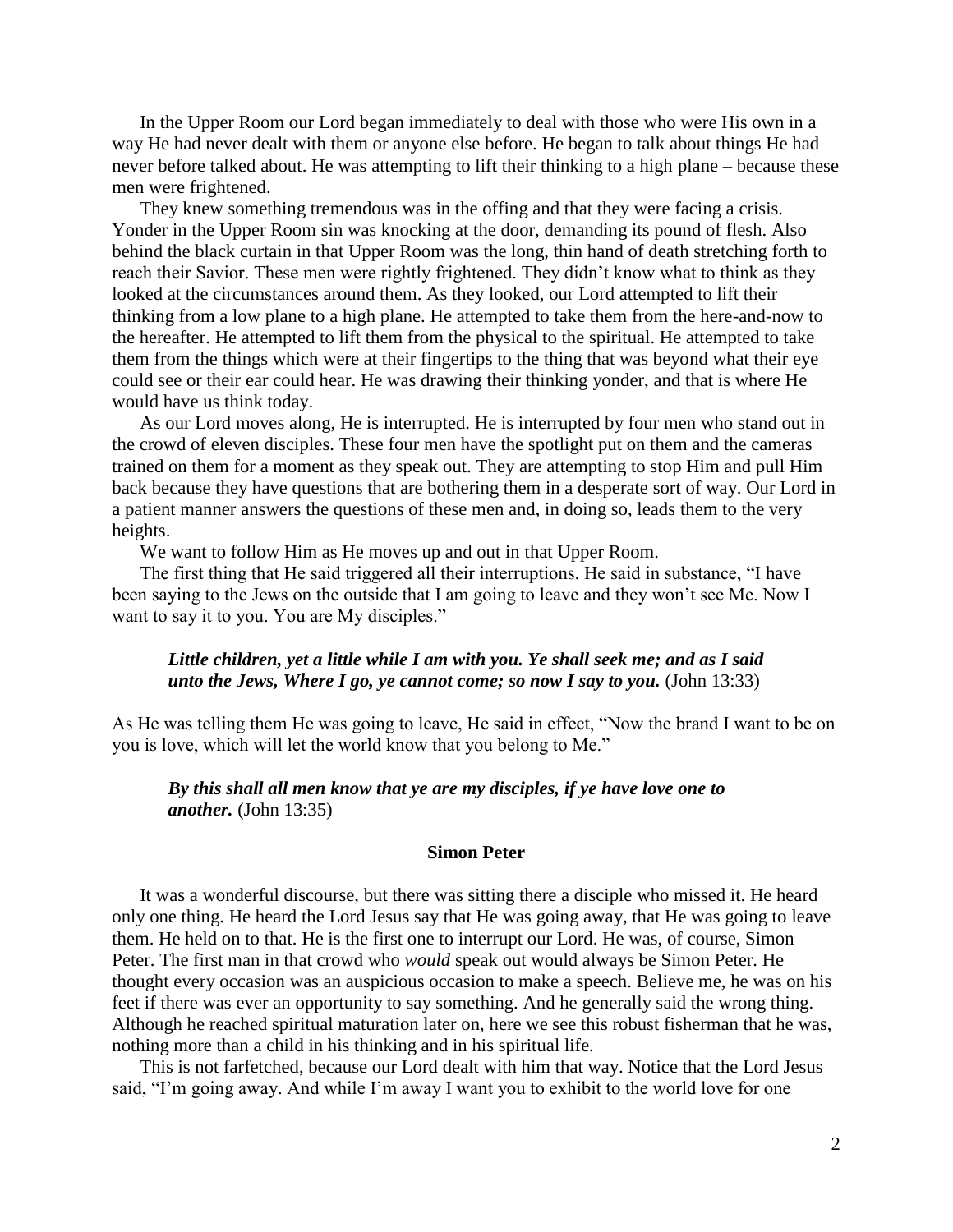another." Simon Peter didn't hear that – all he heard was that Jesus was going away. So at the first opportunity he broke in and said, "Lord, where goest Thou? You say You are going away? I'd like to know where You are going." My friend, that is the question of a child. You have seen a father put on his hat and his coat and start going out when his little son, who has been playing on the floor, jumps up and says, "Daddy, where are you going?" That is the question of a child. And every child asks that question. And childlike, Simon Peter will not sit by silently and let the Lord Jesus say, "I'm going away," without saying, "Where are You going? I want to know."

And the Lord Jesus dealt with him just as one deals with a child. Listen to Him:

## *… Jesus answered him, Where I go, thou canst not follow me now; but thou shalt follow me afterwards.* (John 13:36)

That's the way we answer a child, is it not? When little Willie comes in at five o'clock in the afternoon and says, "I want a piece of cake," Mama says, "Not now, but after supper." That's the way you deal with a child. Simon Peter says, "Where are You going? I want to know where You are going." The Lord Jesus says, "You can't follow Me now, but afterwards."

Simon Peter then raises the question, "Why cannot I follow Thee now?" Again he is the child. When the father puts on his coat and hat, the child says, "Where are you going, Daddy? I want to go with you." The father says, "You can't go with me now, but I'll take you afterwards." Simon Peter says, "Why can't I go with You *now?*" Peter was ready to go *now.* And the little child is ready to go too, my beloved. He'll go get his hat and coat, and he'll say, "I want to go *now,*" having no notion where the father is going. And Simon Peter, with no notion of where the Lord Jesus was going, said in substance, "Wherever You go I want to go with You. When I left that fishing boat the last time – and it took me a long time to give it  $up - I$  said I would go with You all the way. And I really meant it." He *did* mean it. Listen to him here, "I will lay down my life for Thy sake" (John 13:37).

Many Christians, when they stand on the threshold of the new year, will resolve in their hearts to live for Him in the year that lies ahead. They will say, "I failed You last year, but this year You can count on me." If you really want to know the truth, the Lord can't count on you. Neither can He count on me. If He would take His hand off me for five minutes, I'd deny Him.

Simon Peter said, "I'll follow You to death. I'll lay down my life for Your sake." And he was honest and sincere. He meant every word he said. I know he did because *I* said it, and *I* meant every word. You've said it and you have meant every word. But we had to eat those words later on, did we not?

Listen to our Lord as He deals with this man:

## *Jesus answered him, Wilt thou lay down thy life for my sake? Verily, verily, I say unto thee, The cock shall not crow, till thou hast denied me thrice.* (John 13:38)

Simon Peter did not believe that, but several hours went by, and during those hours this man denied his Lord. Then he went out yonder and mingled his tears with the dew of the grass on the hillside. This man had made a discovery. He had found out how weak he really was. A great many Christians today do not know how weak they really are. They think they have within themselves a sufficiency to meet the crises of life. They do not know how much they need God in this hour in which they are living.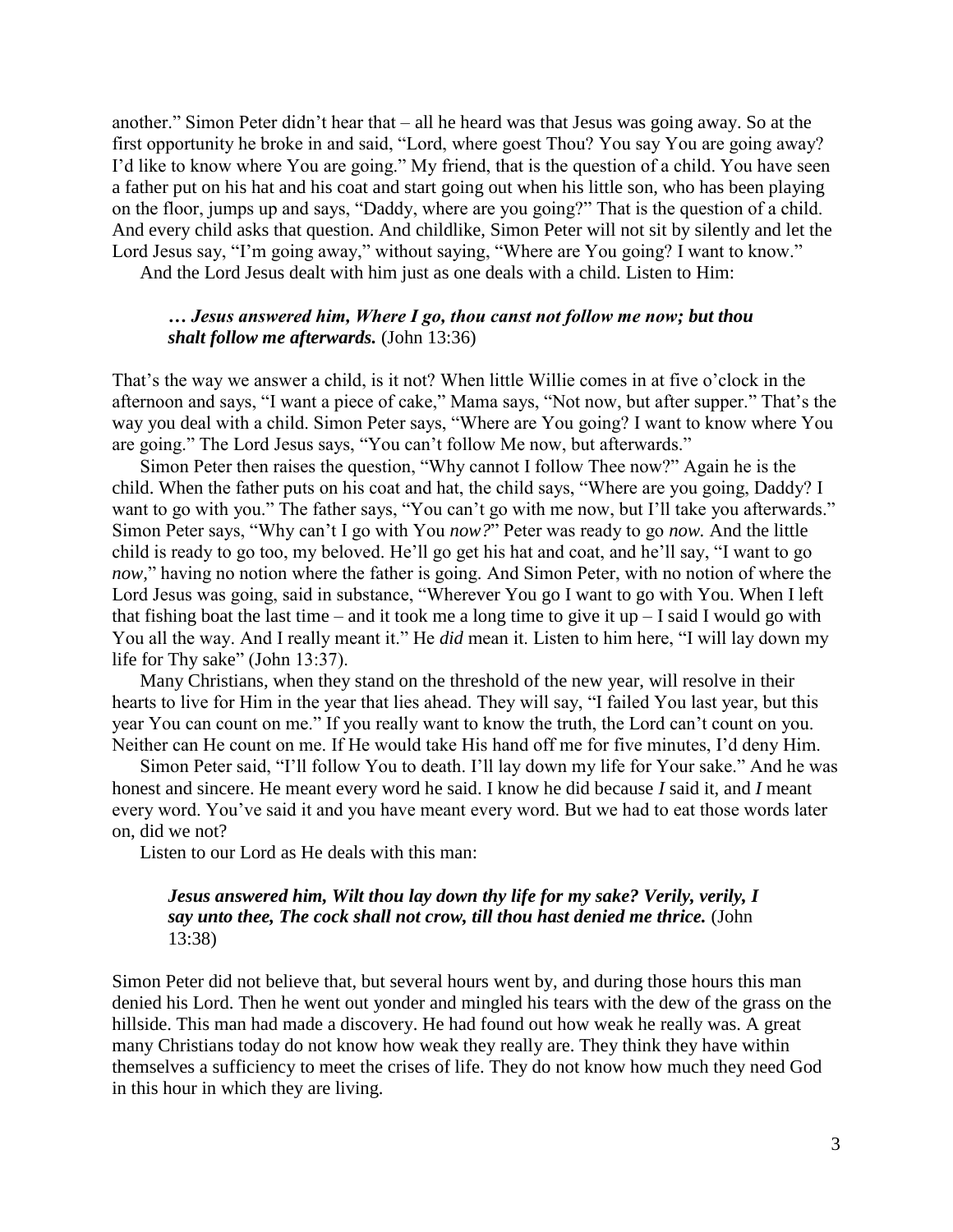Now chapter divisions are wonderful to help all of us find our way around in the Scriptures, but sometimes they are in the wrong place. Do not make a break between chapters 13 and 14. Our Lord is continuing to talk to Simon Peter, which is the reason this section has meant so much to so many people – it was given to a man in the hour of his emergency, in the darkest time of his life. Our Lord, knowing that Peter would deny Him, was putting down a cushion for him.

#### *Let not your heart be troubled; ye believe in God, believe also in me.* (John 14:1)

It was as though He said, "Simon Peter, tonight you will do the most dastardly deed any man will do – with the exception of Judas Iscariot, and your deed will be close to his – but I have prayed that your faith would not fail. You may have denied Me; I have not denied you. This night I do not want your heart to be troubled. You believe in God; believe also in Me. Although this night you will fail and hate yourself for it, you can come to Me."

Beloved, when we stand on the threshold of a new year, our Lord is saying to you and me – and it makes no difference who you are or what your failure is – "Let not *your* heart be troubled. I'll stick by you."

What a Savior! Not only did He reach down to save us those many years ago, but today He abides faithful.

Then He says,

#### *In my Father's house are many mansions.…*

The word "mansions" is an unfortunate translation here. The Greek word is *mone,* meaning "abiding places." In the Father's house are many abiding places. I do not know about you, but I do not want a mansion in heaven. I'll settle for a little California bungalow anytime.

This universe is so tremendous that astronomers have no notion of the number of stars; they have no notion what is the actual size of it. Our most up-to-date telescopes are not even good bifocals for seeing God's universe. It is my theory that in all of God's universe He doesn't have an apartment for rent anywhere. They are all occupied. God has, I think, created intelligences throughout His universe. Jesus says, "In My Father's house are many abiding places where My creatures are, but I am going to prepare a special place for you."

Now He says something that is brand new to them. It has become very familiar to us, but I hope it has not become commonplace because it is the great hope of the church. The future home of the believer is not here on this earth.

### *And if I go and prepare a place for you, I will come again, and receive you unto myself, that where I am, there ye may be also.* (John 14:3)

Jesus says here that He is going to do something He never said in the Old Testament that He would do; that is, to take us out of this world that we might be with Him in the place He has prepared for us.

Among the many things our Lord is doing today is preparing abiding places for His own. I think He is still the Carpenter of Nazareth. He is preparing a place for His own. And He is saying this directly to a man who in the next few hours will deny Him. He says, "Though you will deny Me tonight, let not your heart be troubled because it won't in any way change My plans concerning you. I am going to prepare a place for you." My friend, if God has saved you and He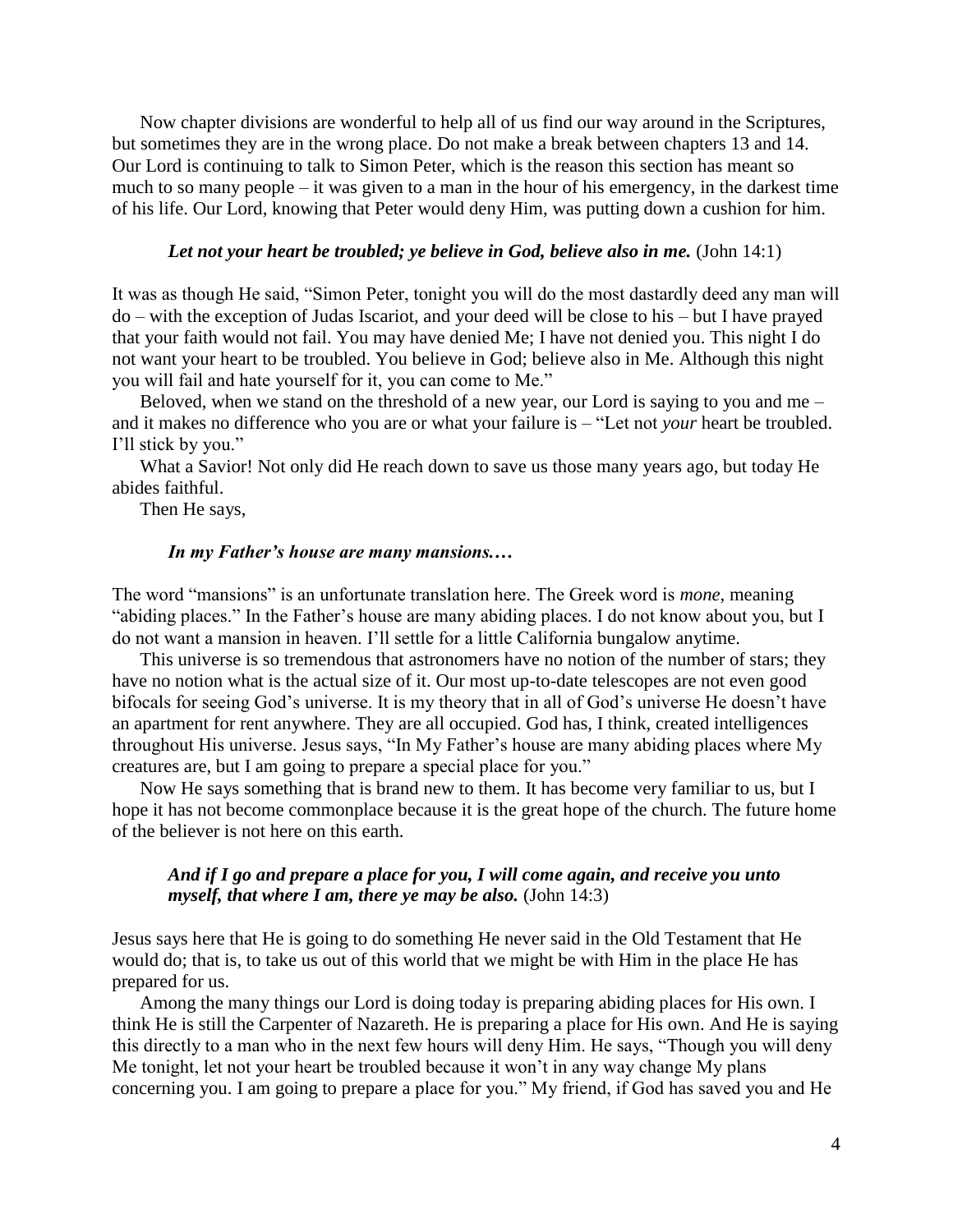doesn't get you to heaven, He'll have a house vacant throughout eternity because He has prepared a place for you. Jesus said, "I am coming again." This was a wonderful revelation to these men who had never heard anything like it before.

#### **Thomas**

Sitting there in the Upper Room was a man who possibly was the greatest skeptic who has ever lived – that fellow Thomas. I don't know, but I do not think I would have called him as a disciple. Would you? As a matter of fact, I don't know that I would have called any one of these twelve men for disciples – I wouldn't want any one of them! I am glad that our Lord called them, though, because if He could use them, He may use me and He may use you.

He called Thomas, the doubter. He always was a doubter. The first time you see him he is doubting. He said to the other disciples, "Let's go with Him to Jerusalem and die with Him. This thing is getting serious." He had his doubts. It was gloom as far as he was concerned. And after the resurrection when Jesus appeared to the other disciples, Thomas, I think, was infuriated when these men said, "We have seen Him." I think that he said, "I heard the women say they had seen Him, but they're just a bunch of women. I thought you fellows had better sense than that. I want you to know that I don't believe in the resurrection, and I won't believe it until I put my finger in His wounds." This man was a doubter, he was a skeptic, he had a question mark for a brain. I know some folk like this – they question everything. The Lord has the answer for these folk too, as He had for Thomas.

After our Lord said, "And where I go ye know, and the way ye know," Thomas, this magnificent doubter, sitting there that night on the sidelines, said in substance, "Wait a minute. You say You are going to leave us and that we are going to be with You. You say we know where You are going and we know the way." Listen to him,

### *Thomas saith unto him, Lord, we know not where thou goest; and how can we know the way?* (John 14:5)

Today that question sounds like blasphemy. Questioning the Lord is something you ought not to do. But let me say to you that if you have a doubt, bring it out in the open to the Lord. Don't bury your doubts in a pious sort of way. Don't submerge your doubts and your questions and put on a pious front by saying, "I'm trusting the Lord," while you know good and well you're not trusting the Lord. If you doubt Him, don't publish your doubts, but take them to Him privately and tell Him that you have your doubts. No one yet has come to Him in this way without having his doubts resolved. The trouble with most doubters is that they are dishonest.

In college my philosophy professor doubted the Bible. He questioned everything. Finally his wife had him arrested for immorality. Of course he doubted the Bible! Any man who is living contrary to it will doubt it. He will want to get rid of it. But if you are honest and really have a doubt, bring it to Him like Thomas did.

Thomas says to Him, "You talk about going away. We don't know where You are going. How can we know the way?" I'm thankful that Thomas was there in the Upper Room because he elicited from the lips of our Lord this tremendous answer, the gospel in a nutshell:

*Jesus saith unto him, I am the way, the truth, and the life; no man cometh unto the Father, but by me.* (John 14:6)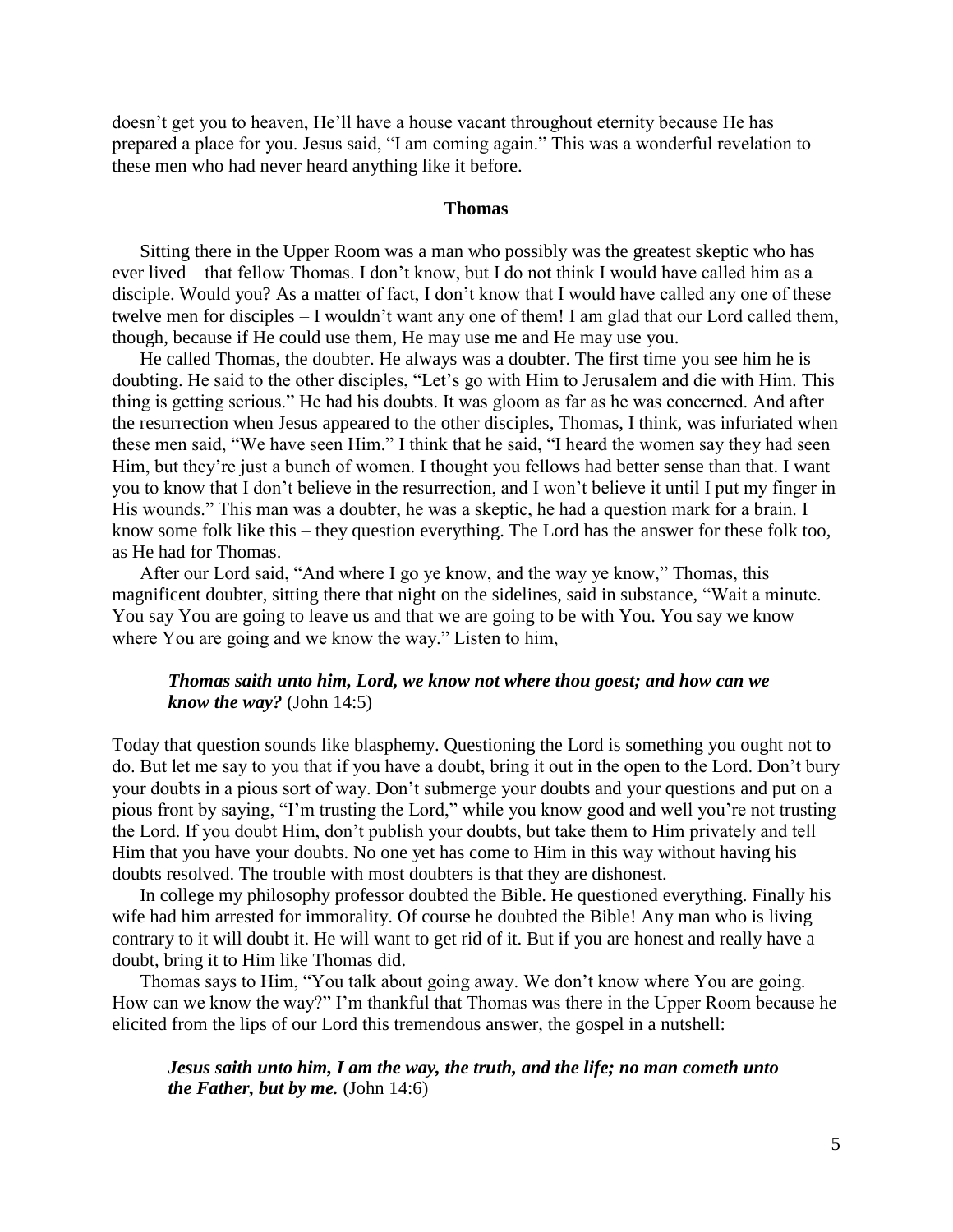That answers once and for all the question of the way to God. Is the way to God through a church, a denomination? Is the way to God through a ceremony? Is the way to God today a system of ethics? While I believe in the church, and I am not opposed to denominationalism; while I believe in a ceremony (I think it is essential to be baptized if you are a Christian); while I think that Christianity presents the highest system of ethics the world has ever seen, let's be clear on one fact: the way to God is through a Person and that Person is Christ. You either have Him or you don't have Him. You either trust Him or you don't trust Him. There is no such thing as middle ground. When Jesus said, "I am the way, the truth, and the life," He made a dead-end street of every other way, of every ism and every cult. Jesus Christ is the way to the Father.

When He said, "I am the way," He didn't mean that He was a way-shower. He said, "I *am* the way." He said, "I am the truth" – not I *tell* the truth (although He did tell the truth) – but I *am* the truth, I am the touchstone of truth, I am the bureau of standards of truth. Also He said, "I am the life," not the *source* of life.

That statement is dogmatic. Several years ago I was speaking at a Bible club at UCLA, using John 14:6. A young fellow came up to me afterwards and said, "Dr. McGee, I have one criticism of that verse. It is too dogmatic." I said to him, "I agree with you. It is dogmatic. In fact, it is the most dogmatic statement I can think of. But it is the characteristic of truth to be dogmatic." Then I gave him the illustration of a teacher I had when I was first starting out in school. She taught me that  $2 + 2 = 4$ . She was not broad-minded about it. She had no tolerance for anything else. To be honest with you, I was very broad-minded in those days. As far as I was concerned  $2 + 2$ could equal 3 or 5. But she was very dogmatic. She insisted that under every circumstance  $2 + 2$ = 4! You just can't get any more dogmatic than that. But I have thanked God for her since then because I now do business with a bank that is equally narrow-minded. Also, when I figure my income tax I have found that the government has the same narrow-minded idea about  $2 + 2$ . May I say to you, my beloved, truth is always dogmatic. And if it's not dogmatic, it's not truth.

Driving out of Portland, Oregon, one foggy day several years ago, we were going up to The Firs, a conference center in Washington, on a speaking assignment. Somehow I made a wrong turn and got off Highway 99. As I told my wife, "I don't understand how I got off with you and me both driving!" So I finally drove back into town because I was hopelessly lost. I drove into a filling station and asked the young attendant, "Can you tell me how to get to Highway 99?"

He thought for a moment. Then he said, "Let's see, I think you go that way – oh, no, I'm pretty sure it's down this street."

I asked him, "How long have you been here?"

"Two weeks."

"Thank you, but I'd better get better advice than that." I drove across the street and there was an older man in the filling station over there. I said to him, "Can you tell me how to get down to Highway 99?"

"I certainly can. You go down here two blocks. You come to a street light, you turn right, you go another block, and you are on Highway 99."

"Are you sure?"

He looked at me in amazement and said, "I'm *positive.*"

He was a very dogmatic fellow, but I thanked God for him because he got me on Highway 99.

The Lord Jesus said, "I am the way, the truth, and the life; no man cometh unto the Father, but by me." And for almost two thousand years the Lord Jesus has been bringing men down the highway into His very presence. It's dogmatic, but it will bring you to the Father.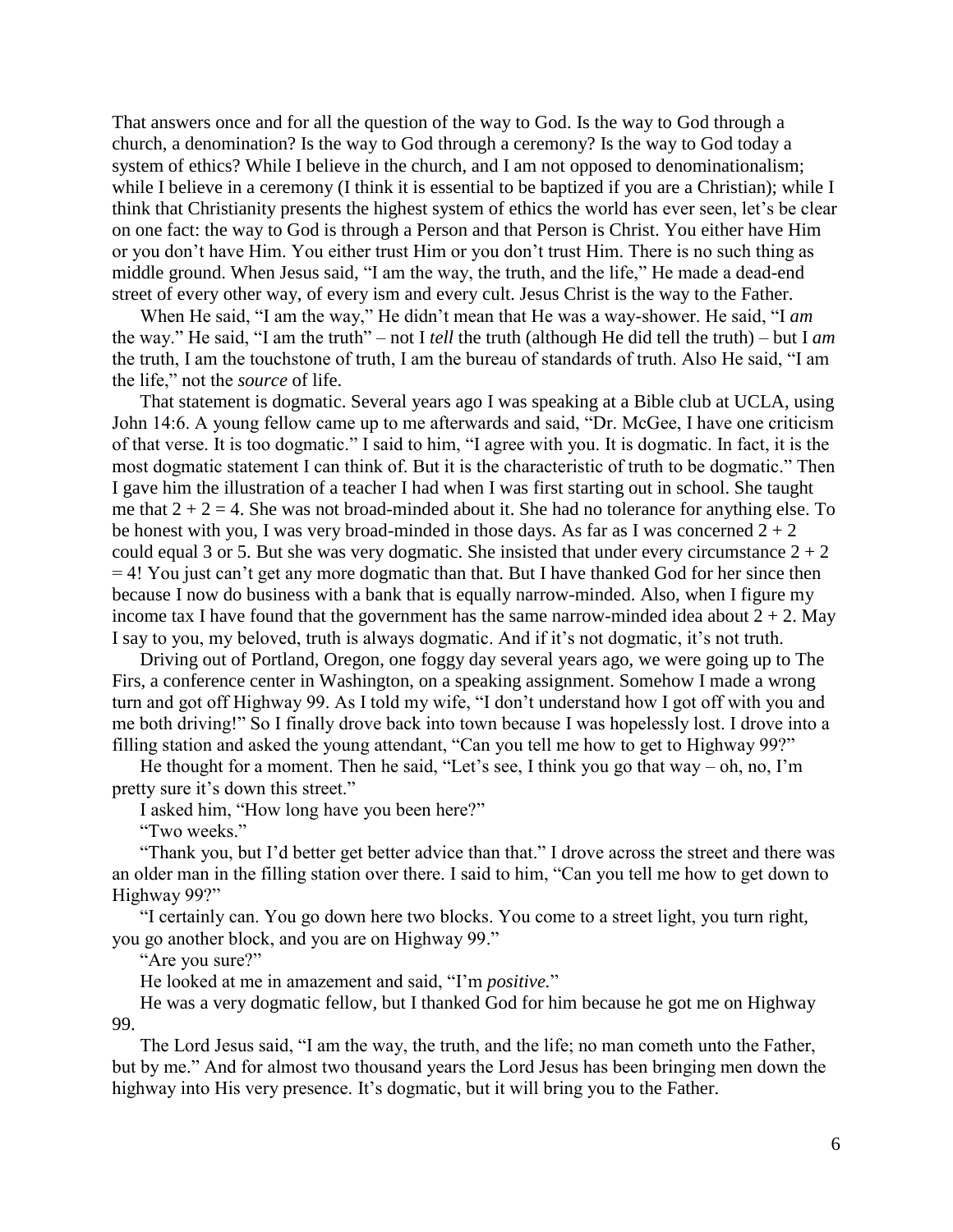#### **Philip**

Then as our Lord moves out and on and up, another man interrupts  $\text{Him}$  – Philip, the quietest man among the apostles. You do not find him saying very much or doing very much, but every time you see him in action, he is bringing somebody to Jesus. Remember that Philip went and got a friend of his, a fellow who thought he was a humorist, who said, "… Can any good thing come out of Nazareth?" Philip didn't argue. He didn't talk much. He just said, "Come and see" (John 1:46). At another time the Greeks came to him, saying, "We want to see Jesus." Philip ran over to Andrew and asked, "What shall I do – some Greeks want to see Jesus?" And together they brought them to Him. We see Philip bringing folk to Jesus, but he didn't have much to say.

Here in the Upper Room Philip spoke out. He hadn't had much to say before, but I think he forgot himself. The other disciples were startled, I think, to hear Philip interrupting Jesus. But when a quiet fellow has something to say, it is usually worth listening to. And Philip voiced the basic longing of his heart:

#### *Philip saith unto him, Lord, show us the Father, and it sufficeth us.* (John 14:8)

By the way, what is your ambition in life today? Is it to get rich? Is it to make a name for yourself? Is it even to do some wonderful thing for God? Listen to me, beloved. The highest desire that can possess any human heart is a longing to see God. Moses, who was so close to God, said, "If I could only see You" (Exodus 33:18-23). And here in the New Testament, Philip, in the Upper Room, says, "Show us the Father. That is all that I ask – just show us the Father." Would you today love to see the One who died for you? Personally, I would love to see the One who created this universe, who died for me, who has borne with me all these years. I would love to see Him. And someday we are going to see Him.

Philip's interruption did not sidetrack our Lord. Rather, it occasioned one of His strongest statements concerning His deity.

## *Jesus saith unto him, Have I been such a long time with you, and yet hast thou not known me, Philip? He that hath seen me hath seen the Father; and how sayest thou then, Show us the Father?* (John 14:9)

The Lord Jesus says in substance, "When you look at Me, you look at God." Not 99.44 percent God, but you are looking at God in human flesh when you look at Jesus. This faces us with a dilemma: either He is God, the Savior of the world, or He is the greatest imposter the world has ever seen. There is no middle ground with Him. My friend, Jesus is God. Today He is the Savior of the world. And someday we shall see Him.

There in the Upper Room our Lord, after assuring these men that He was God and that He was returning to His Father, declared that they would be able to do greater works than He had done.

*Verily, verily, I say unto you, He that believeth on me, the works that I do shall he do also; and greater works than these shall he do, because I go unto my Father.* (John 14:12)